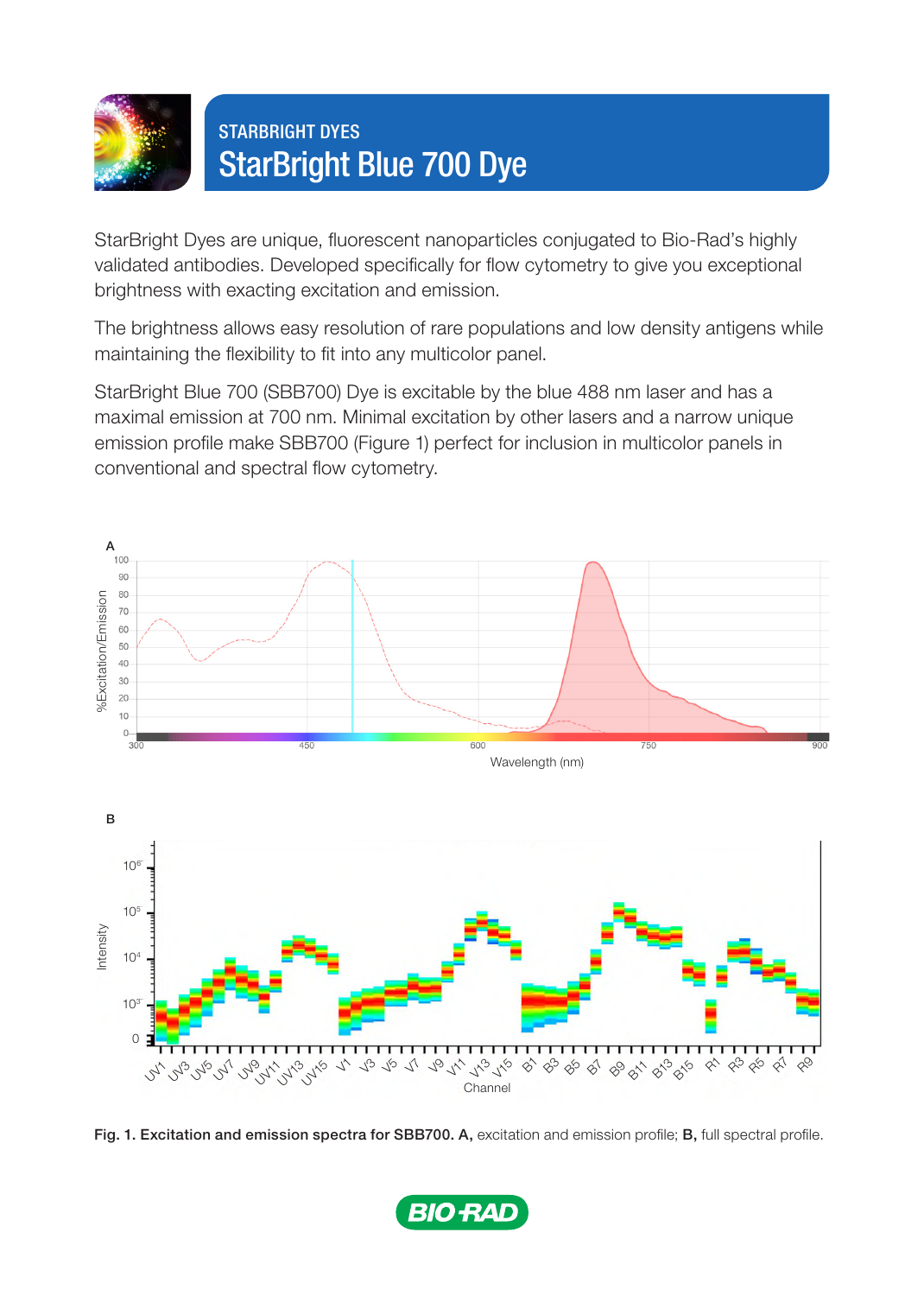Due to its unrivalled brightness with reduced spillover, StarBright Blue 700 Dye is the ideal replacement for fluorophores such as PerCP, PerCP-Cy5.5, and Brilliant Blue 700, which can all be detected with a 692/80 filter (or similar), when building multicolor panels. In addition, StarBright Dyes perform equally well in all buffers and do not require a special buffer, even when included with other StarBright or polymer dyes, allowing easy addition to existing panels. High lot-to-lot reproducibility, resistance to photobleaching, and stability make SBB700 an excellent choice for your flow cytometry experiments (Figure 2).



Fig 2. StarBright Blue 700 Dye features. Peripheral blood was stained for CD4. A, StarBright Blue 700 Dye (red) is as bright or brighter than other similar dyes such as BB700 (green) or PerCP-Cy5.5 (blue). **B**, it can also be used in any buffer without a drop in performance C, SBB700 can be used with organic fluorophores and D, other

See how the features of these new StarBright Dyes can enhance your flow cytometry experiments: [bio-rad-antibodies.com/SB](https://www.bio-rad-antibodies.com/flow-cytometry-starbrightblue700.html)B700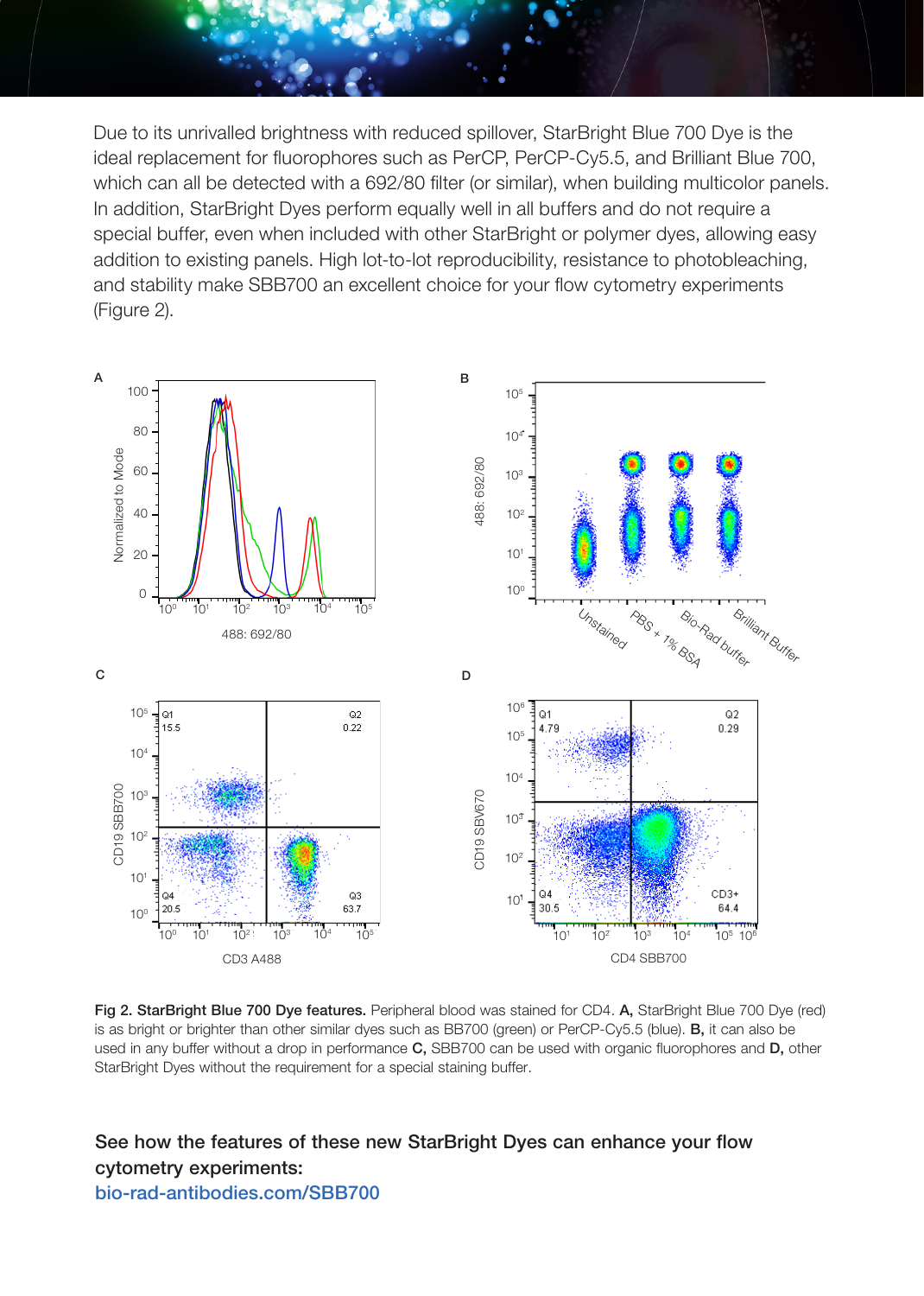| Human Marker     | Catalog #      | <b>Formats</b>                                                                                                  | Applications                |
|------------------|----------------|-----------------------------------------------------------------------------------------------------------------|-----------------------------|
| CD <sub>2</sub>  | <b>MCA1194</b> | A647, biotin, FITC, pur., SBV515, SBB700                                                                        | IHC-F, FC, FN, IP           |
| CD <sub>3</sub>  | MCA463         | A488, A647, A700, APC, FITC, PB, pur., PE, PE-A647,<br>PE-A750, PE-Cy5, PE-Cy5.5, SBV515, SBB700                | IHC-F, FC, FN               |
| CD <sub>4</sub>  | <b>MCA1267</b> | A488, A647, A700, AMO, FITC, PB, pur., PE, PE-<br>A647, SBV515, SBB700                                          | IHC-F, FC, FN               |
| CD <sub>8</sub>  | <b>MCA1226</b> | A488, A647, A700, AMO, APC, FITC, PB, pur., PE,<br>PE-A647, SBV515, SBB700                                      | IHC-F, FC, IP               |
| CD <sub>10</sub> | <b>MCA1556</b> | A488, A647, A700, AMO, APC, FITC, pur., SBV515,<br><b>SBB700</b>                                                | IHC-F, FC, IP, WB           |
| CD <sub>14</sub> | MCA1568        | A488, A647, A700, AMO, APC, FITC, pur., SBV515,<br><b>SBB700</b>                                                | E, FC, FN, IF, WB           |
| CD <sub>16</sub> | <b>MCA2537</b> | A488, A647, A700, biotin, PB, PE, pur., SBV515,<br><b>SBB700</b>                                                | IHC-F, FC, IHC-P            |
| CD <sub>19</sub> | MCA1940        | A488, A647, A700, AMO, APC, biotin, FITC, PB, pur.,<br>PE, PE-A647, SBV515, SBB700                              | IHC-F, FC, IP               |
| <b>CD20</b>      | <b>MCA1710</b> | A488, A647, A700, AMO, APC, FITC, PB, pur., PE,<br>PE-Cy5, SBV515, SBB700                                       | IHC-F, FC                   |
| CD <sub>25</sub> | MCA2127        | A488, A647, FITC, pur., PE, SBV515, SBB700                                                                      | FC.                         |
| CD <sub>27</sub> | <b>MCA755</b>  | A647, FITC, pur., PE, SBV515, SBB700                                                                            | FC, IP                      |
| CD <sub>28</sub> | <b>MCA709</b>  | A488, A647, FITC, PB, pur., PE, SBV515, SBB700                                                                  | IHC-F, FC, FN               |
| CD <sub>31</sub> | <b>MCA1738</b> | A647, A700, biotin, FITC, PB, pur., PE, SBV515,<br><b>SBB700</b>                                                | FC, IF, IP                  |
| CD <sub>33</sub> | MCA1271        | A488, A647, A700, AMO, APC, FITC, pur., PE,<br>SBV515, SBB700                                                   | FC, IP, WB                  |
| CD <sub>38</sub> | <b>MCA1019</b> | A488, A647, AMO, biotin, pur., PE, PE-A750,<br>SBV515, SBB700                                                   | IHC-F, FC, IP               |
| CD45             | MCA87          | A488, A647, A700, AMO, APC, biotin, FITC, PB,<br>PerCP, pur., PE, PE-A657, PE-A750, PE-Cy5.5,<br>SBV515, SBB700 | IHC-F, FC, IP,<br>IHC-P     |
| CD45RA           | MCA88          | A488, A647, A700, AMO, FITC, PB, pur., PE, PE-<br>A647, SBV515, SBB700                                          | IHC-F, FC, IHC-P            |
| CD45RO           | <b>MCA461</b>  | FITC, pur., PE, PE-Cy5, SBV515, SBB700                                                                          | IHC-F, FC, IP,<br>IHC-P     |
| CD62L            | <b>MCA1076</b> | A647, A700, FITC, PB, pur., PE, SBV515, SBB700                                                                  | IHC-F, FC, IP,<br>IHC-P     |
| CD <sub>69</sub> | MCA2806        | A647, FITC, pur., PE, PE-Cy5, SBV515, SBB700                                                                    | IHC-F, FC, IF               |
| CD105            | <b>MCA1557</b> | A488, A647, FITC, PE, PE-A647, pur., SBV515,<br><b>SBB700</b>                                                   | IHC-F, FC, IP, WB           |
| HLA-ABC          | MCA81          | A488, A647, A700, AMO, biotin, FITC, PB, pur., PE,<br>PE-A647, PE-A750, SBV515, SBB700                          | IHC-F, E, FC, FN,<br>IF, IP |
| HLADP/DQ/DR      | <b>MCA477</b>  | AMO, FITC, pur., PE, SBV515, SBB700                                                                             | FC, IHC-F, IHC-P            |

## StarBright Antibodies — Discover more with Bio-Rad StarBright Dyes.